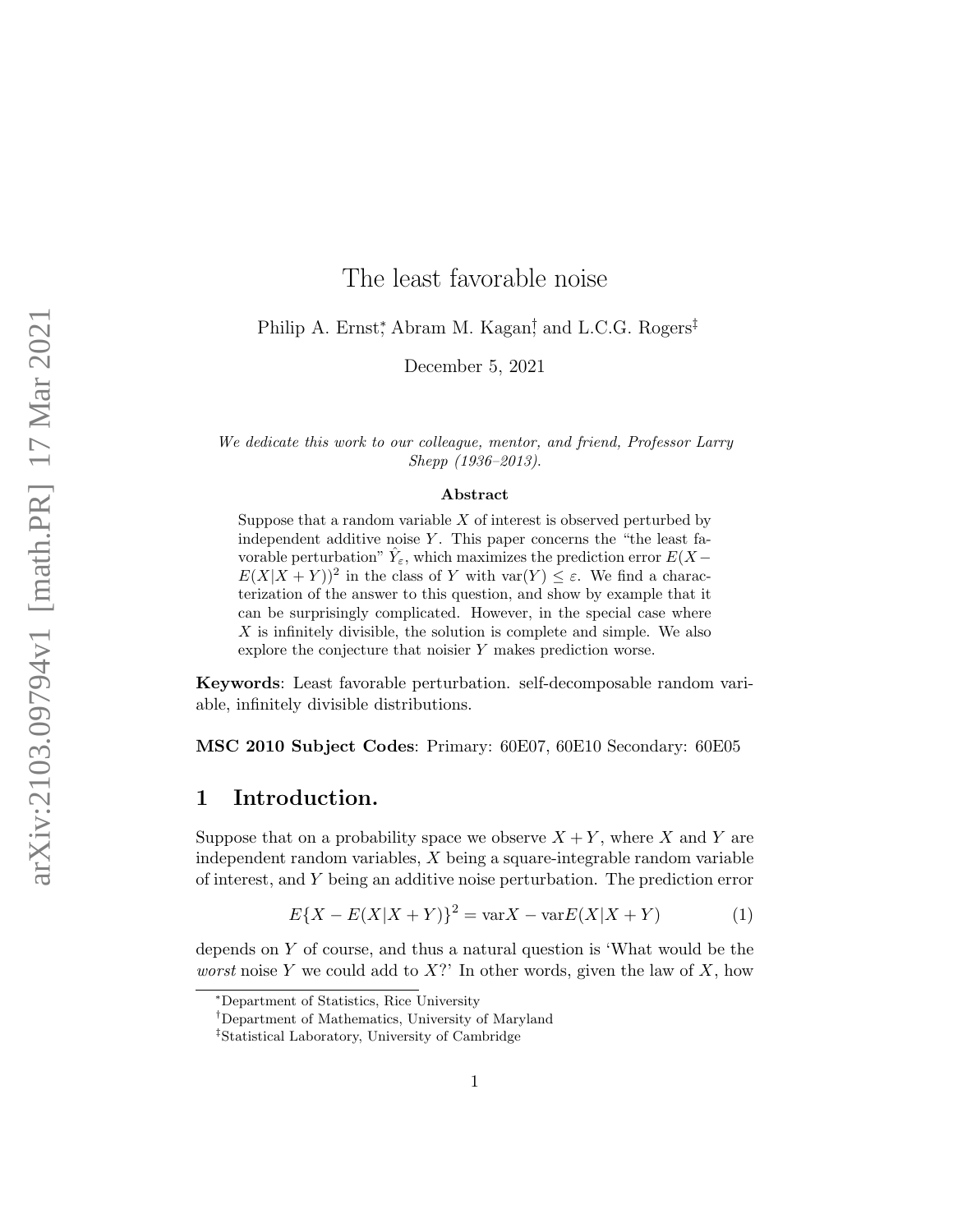would we choose the law of  $Y$  to maximize the prediction error in equation [\(1\)](#page-0-0), or equivalently, how would we find

$$
\inf_{Y} \text{var}E(X|X+Y) \tag{2}
$$

Since the mean of  $E[X|X+Y]$  is fixed and equal to EX, an equivalent question is to choose the law of  $Y$  so as to achieve

<span id="page-1-0"></span>
$$
\inf_{Y} E\{ E[X|X+Y]^2 \}.
$$
\n(3)

If we think of what happens when  $Y = \lambda Z$ , where  $Z \sim N(0, 1)$ , we quickly realize that as  $\lambda \to \infty$  we have

<span id="page-1-2"></span>
$$
E[X|X + \lambda Z] \to EX \qquad \text{a.s.},\tag{4}
$$

so that the minimization in [\(3\)](#page-1-0) has a trivial solution unless we bound the variance of  $Y$ . So we will focus on the problem

<span id="page-1-1"></span>
$$
\inf\{|E(E[X|X+Y]^2): \operatorname{var}(Y)\leq \varepsilon\},\tag{5}
$$

where  $\varepsilon > 0$  is given. We then have a number of questions:

Question 1: Can we find an explicit solution to [\(5\)](#page-1-1)?

Question 2: Can we characterize the solution to [\(5\)](#page-1-1)?

Question 3: Are there situations with explicit solutions?

Question 4: Does more noise mean worse prediction?

The fact that we asked Question 2 means that the answer to Question 1 has to be 'No'; however, the answer to Question 2 is 'Yes', and we deal with this in Section [2.](#page-2-0) The answer to Question 3 is also 'Yes', as we show in Section [3;](#page-4-0) if the law of  $X$  is infinitely divisible, then we can find the minimizing Y. Simple examples show that the answer to Question  $4$  is  $'No'$ , but if Y is self-decomposable we have a partial result in this direction; see Section [4.](#page-5-0) In Section [5,](#page-6-0) we present an analysis of the case where  $X$ is binomial and  $Y$  is integer-valued, and we give a number of numerical examples which point to the diversity and complexity of the solutions in general.

We conclude with some brief remarks about the broader literature. The spirit of this work is most closely aligned with the lines of inquiry in  $[2, 3, 4]$  $[2, 3, 4]$  $[2, 3, 4]$ . We also note that the focus of the present work largely moves in the opposite direction of stochastic filtering, in which one (usually) seeks to get as close as possible to X (see, e.g., [\[1\]](#page-14-3), and references therein). This being said, the answer to Question 4 should be of interest to those in stochastic filtering.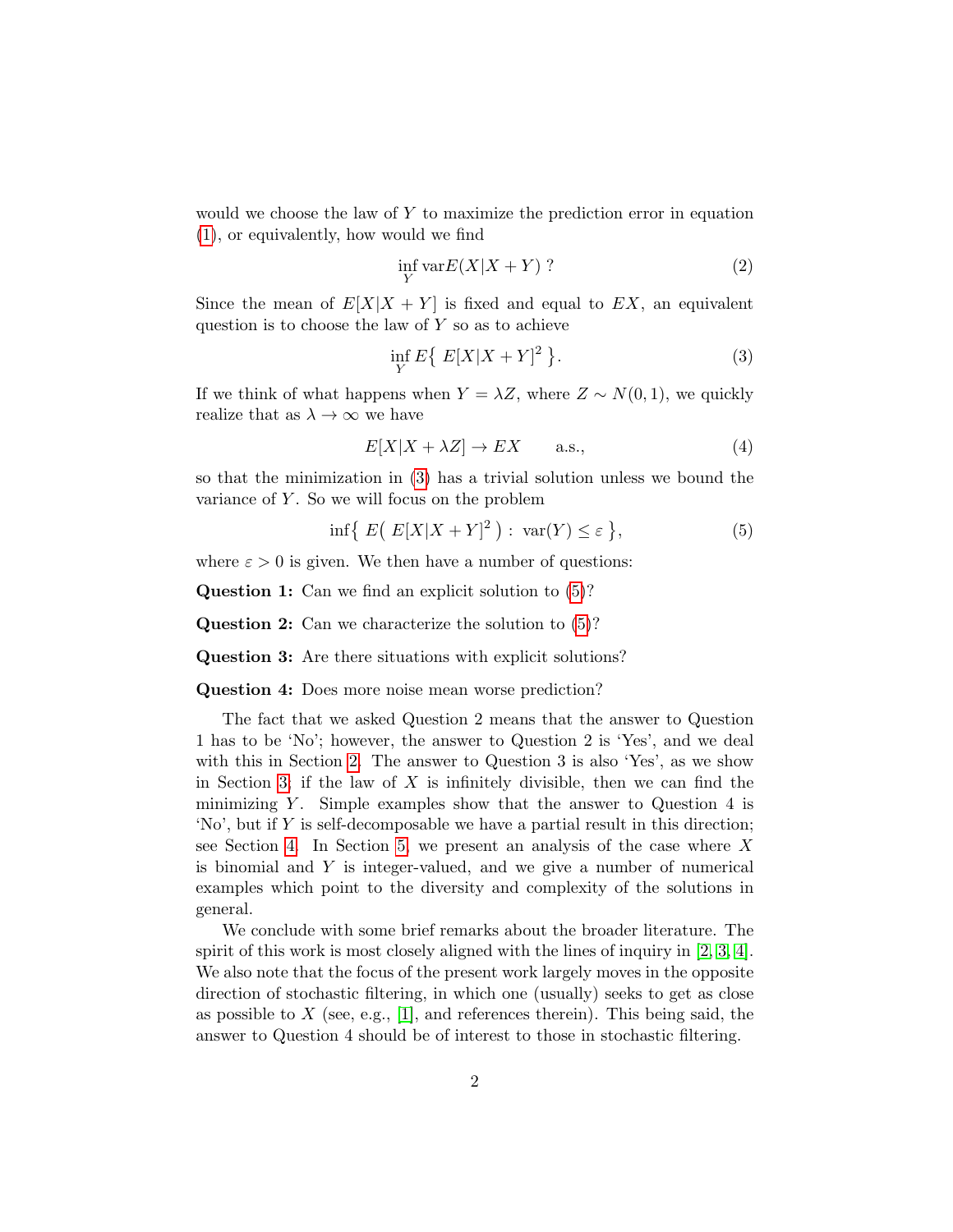# <span id="page-2-0"></span>2 Characterizing the solution.

Firstly, we observe that the objective to be minimized,

$$
\text{var}\left(E[X|X+Y]\right) \tag{6}
$$

is unaltered if we shift  $X$  or  $Y$  by a constant, so we may and shall assume that the means of  $X$  and  $Y$  are set to be zero, unless otherwise stated.

If f is the density of X and g is the density of Y, then the objective  $(3)$ is to minimize  $\Phi(g)$ , where

$$
\Phi(g) \equiv \int \lambda_*(s)^2 (f * g)(s) ds,
$$

and where

$$
\lambda_*(s) \equiv \frac{\int x f(x) g(s-x) \, dx}{(f*g)(s)}
$$

is  $E[X|X+Y=s]$ . We notice firstly that

$$
\Phi(g) = \sup_{\lambda} \int \{ 2\lambda(s) \int x f(x) g(s-x) dx - \lambda(s)^2 (f * g)(s) \} ds,
$$

which tells us in particular that  $\Phi$  is a convex function. We aim to minimize  $\Phi(g)$  over feasible g, that is, g in the set P of primal-feasible functions:

$$
\mathcal{P} = \{g \ge 0, \int g(y)dy = 1, \int yg(y)dy = 0, \int y^2 g(y)dy \le \varepsilon\}.
$$
 (7)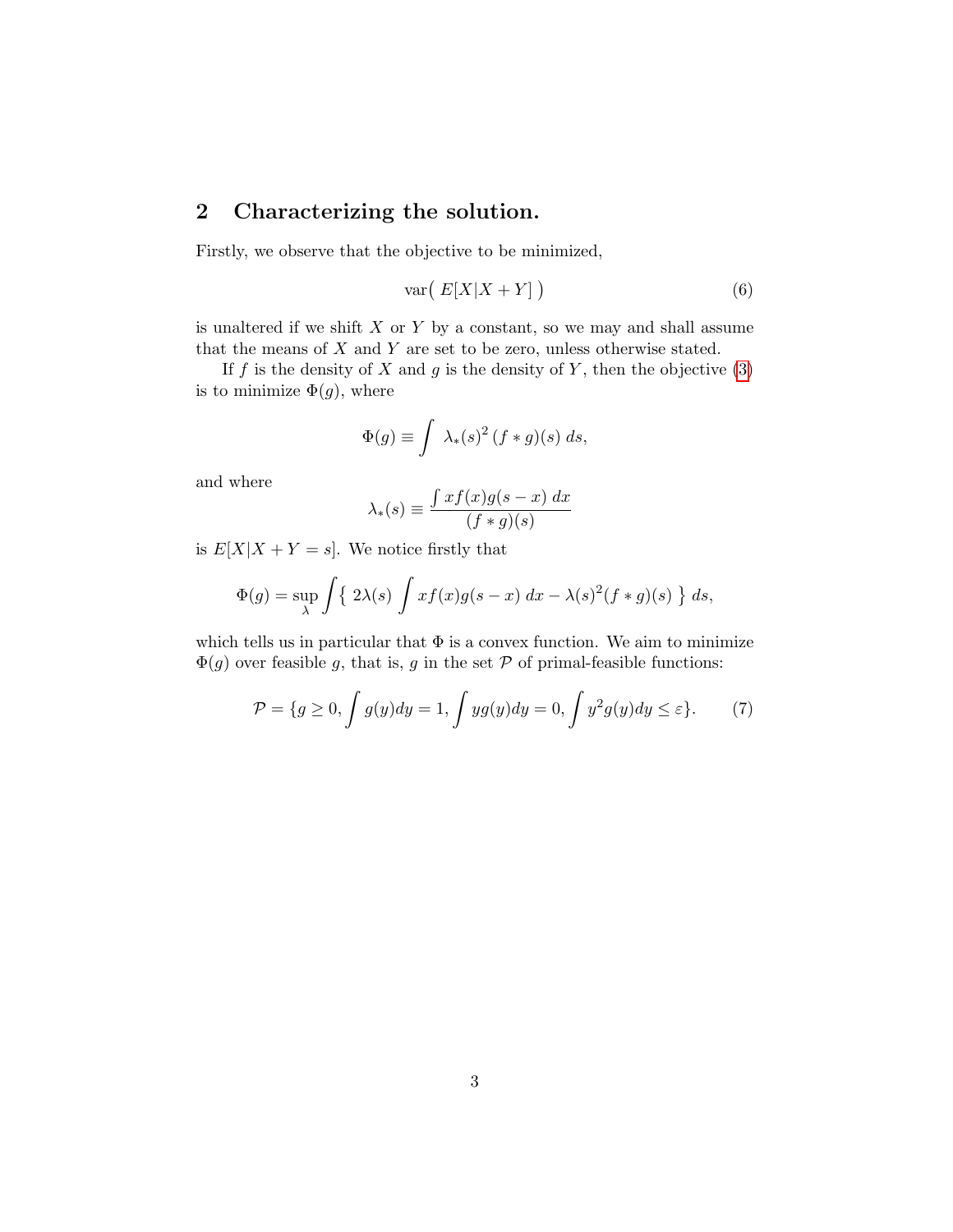Writing  $\sigma^2$  for the second moment of X, we then have that for any  $\alpha, \beta \in \mathbb{R}$ and  $\gamma\geq 0$ 

<span id="page-3-1"></span>
$$
\inf_{g \in \mathcal{P}} \Phi(g) \geq \inf_{g \in \mathcal{P}, z \geq 0} \{ \Phi(g) + \alpha \left( \int g dy - 1 \right) + \beta \int yg dy + \gamma \left( \int y^2 g dy + z - \varepsilon \right) \}
$$
\n
$$
\geq \inf_{g \geq 0, z \geq 0} \{ \Phi(g) + \alpha \left( \int g dy - 1 \right) + \beta \int yg dy + \gamma \left( \int y^2 g dy + z - \varepsilon \right) \}
$$
\n
$$
\geq \inf_{g \geq 0, z \geq 0} \sup_{\lambda} \left[ \int \{ 2\lambda(s) \int x f(x) g(s - x) dx - \lambda(s)^2 (f * g)(s) \} ds
$$
\n
$$
+ \alpha \left( \int g dy - 1 \right) + \beta \int yg dy + \gamma \left( \int y^2 g dy + z - \varepsilon \right) \right]
$$
\n
$$
\geq \sup_{\lambda} \inf_{g \geq 0, z \geq 0} \left[ \int \{ 2\lambda(s) \int x f(x) g(s - x) dx - \lambda(s)^2 (f * g)(s) \} ds
$$
\n
$$
+ \alpha \left( \int g dy - 1 \right) + \beta \int yg dy + \gamma \left( \int y^2 g dy + z - \varepsilon \right) \right]
$$
\n
$$
= \sup_{\lambda} \inf_{g \geq 0, z \geq 0} \left[ \int g(y) \{ \alpha + \beta y + \gamma y^2 - \int f(s - y)(s - y - \lambda(s))^2 ds \} \right] dy
$$
\n
$$
+ \sigma^2 - \alpha + \gamma(z - \varepsilon) \right]. \tag{8}
$$

From this, we deduce that

<span id="page-3-0"></span>
$$
\inf_{g \in \mathcal{P}} \Phi(g) \ge \sup_{(\alpha,\beta,\gamma,\lambda) \in \mathcal{D}} \left[ \sigma^2 - \alpha - \gamma \varepsilon \right],\tag{9}
$$

where  $\mathcal D$  is the space of dual-feasible variables  $(\alpha, \beta, \gamma, \lambda)$  satisfying  $\gamma \geq 0$ and the condition

<span id="page-3-2"></span>
$$
0 \le \alpha + \beta y + \gamma y^2 - \int f(s - y)(s - y - \lambda(s))^2 \, ds \qquad \forall y. \tag{10}
$$

The inequality in [\(9\)](#page-3-0) is a primal-dual inequality familiar from constrained optimization problems. We expect that under technical conditions it is possible to prove that the inequality is in fact an equality, but we avoid attempting to prove this. We do so because establishing this (if true) does not help us to identify an optimal solution in any particular example; to do that we will have to exploit the special features of the solution, and by so doing we will be able to pass directly to a proof of optimality. We now proceed to do so.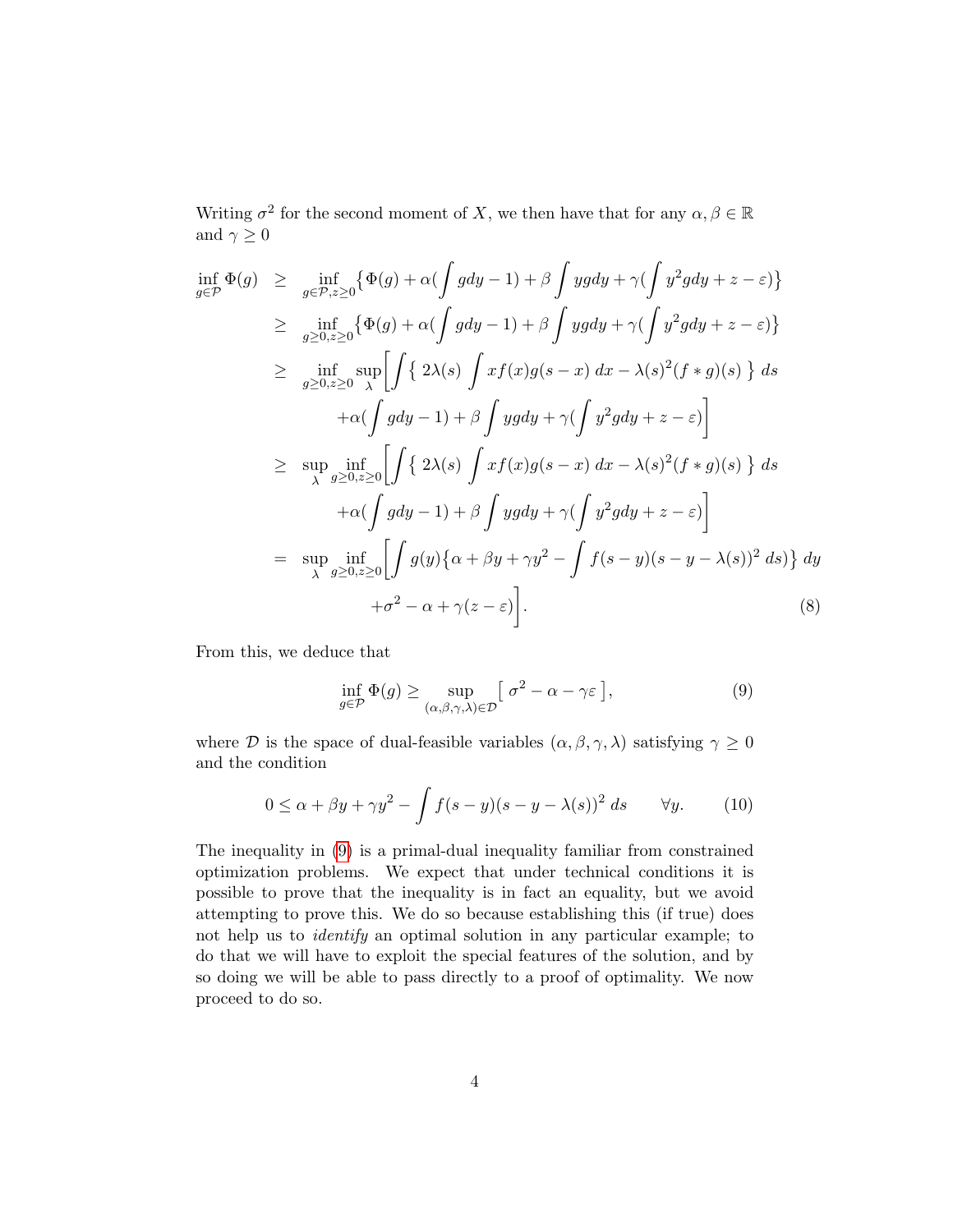<span id="page-4-2"></span>**Theorem 1.** Suppose that  $g_* \in \mathcal{P}$  and  $(\alpha_*, \beta_*, \gamma_*, \lambda_*) \in \mathcal{D}$  satisfy the complementary slackness conditions

<span id="page-4-1"></span>
$$
0 \equiv \left[ \alpha_* + \beta_* y + \gamma_* y^2 - \int f(s - y)(s - y - \lambda_*(s))^2 \, ds \right] g_*(y) \tag{11}
$$

$$
0 = \gamma_* z_*, \tag{12}
$$

where  $z_* = \varepsilon - \int y^2 g_*(y) \ dy$ ; and that

<span id="page-4-5"></span>
$$
\lambda_*(s) = \frac{\int x f(x) g_*(s-x) \, dx}{(f * g_*)(s)}.
$$
\n(13)

Then  $g_*$  is optimal.

PROOF. Consider  $q \equiv \sigma^2 - \alpha_* - \gamma_* \varepsilon$ , which is a lower bound for the right-hand side of [\(9\)](#page-3-0), since  $(\alpha_*, \beta_*, \gamma_*, \lambda_*) \in \mathcal{D}$ . Now we return to [\(8\)](#page-3-1) and work back through the steps, putting  $g_*$  for g and  $\lambda_*$  for  $\lambda$ , ignoring the sup and inf everywhere. Because of the conditions in  $(11)$  and  $(12)$ , the value we start from at  $(9)$  is q. At every step, we have equality, so we end up with  $\Phi(g_*) = q$ . Since  $g_* \in \mathcal{P}, g_*$  is optimal. This concludes the proof.

 $\Box$ 

It might appear that the conditions of Theorem [1](#page-4-2) are too complicated to verify in practice, but upon inspection of  $(11)$  we realize that *if for some*  $a, b \in \mathbb{R}$ 

<span id="page-4-3"></span>
$$
\lambda_*(s) = a + bs,\tag{14}
$$

there may be a chance. Indeed, if we continue to assume that  $EX = EY = 0$ , then the condition

<span id="page-4-4"></span>
$$
\alpha_* + \beta_* y + \gamma_* y^2 = \int f(x)(x - \lambda_*(x + y))^2 dx \qquad \forall y,\tag{15}
$$

combined with [\(14\)](#page-4-3) implies that  $a = 0$ ,  $\beta_* = 0$ ,  $b^2 = \gamma_*,$  and  $\alpha_* = (1-b)^2 \sigma^2$ .

# <span id="page-4-0"></span>3 Explicitly soluble situations.

If we took  $X, Y$  to be independent with the *same* distribution, then it is obvious that

$$
E[X|X+Y] = (X+Y)/2.
$$
 (16)

Let us now apply Theorem [1](#page-4-2) to this situation, taking  $\lambda_*(s) = s/2$ ,  $\alpha_* =$  $\sigma^2/4$ ,  $\beta_* = 0$ , and  $\gamma_* = 1/4$ , and  $g = f$ . If the bound on the variance of Y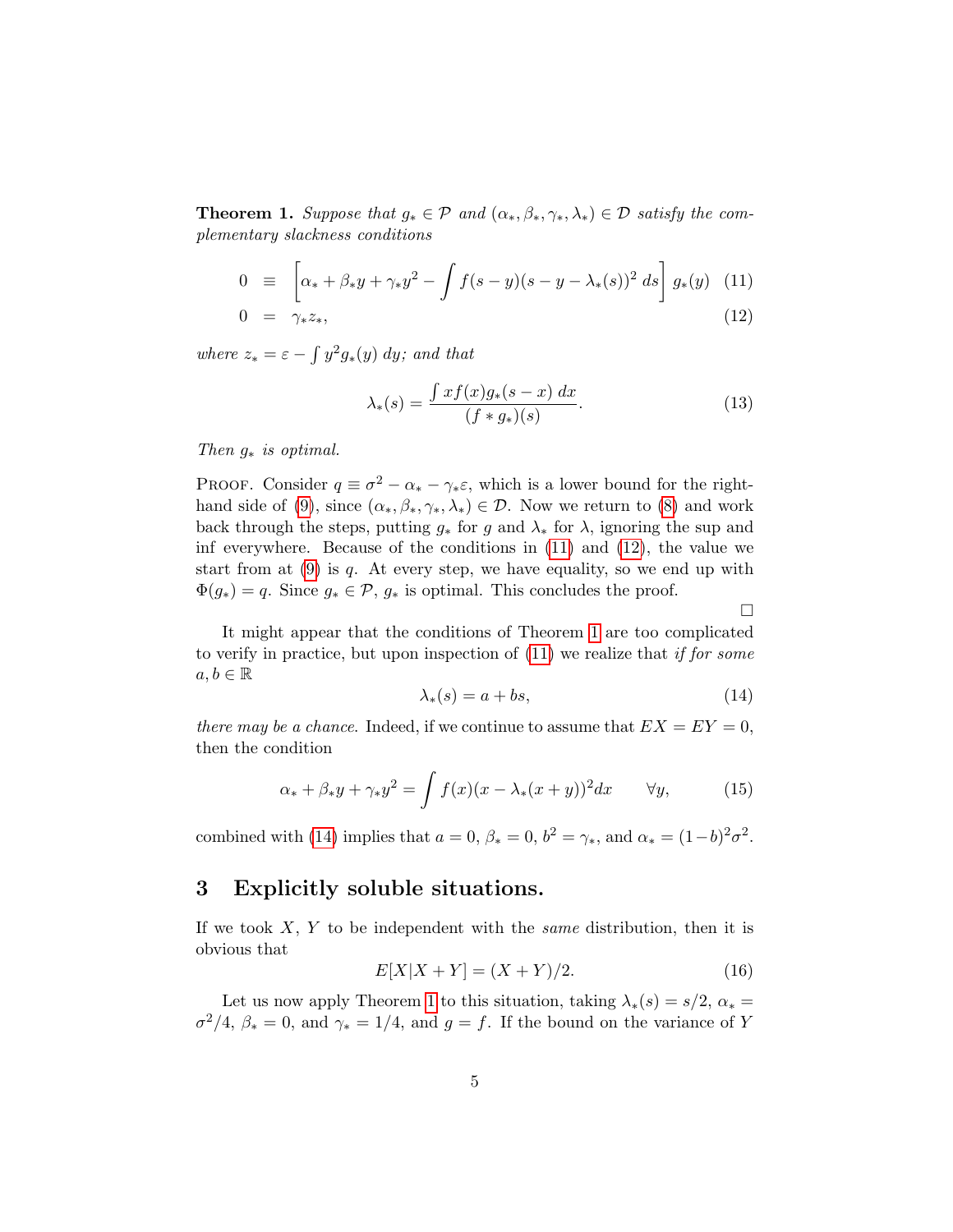is  $\varepsilon = \sigma^2 \equiv \text{var}(X)$ , then  $g = f$  is primal-feasible,  $(\alpha_*, \beta_*, \gamma_*, \lambda_*)$  is dualfeasible, and the complementary slackness conditions [\(15\)](#page-4-4) and [\(12\)](#page-4-1) hold. Hence by Theorem [1](#page-4-2) the law which minimizes  $var E[X|X+Y]$  subject to the bound var $(Y) \leq \text{var}(X)$  is  $g = f$ . The lower bound from [\(9\)](#page-3-0) is seen to be  $\sigma^2/2$ , which is indeed the variance of  $(X + Y)/2$ .

By similar reasoning, it is straightforward to see that if  $X = \xi_1 + \ldots + \xi_n$ , where the  $\xi_j$  are IID with zero mean and common variance  $\sigma^2$ , and where we bound var $(Y) \leq m\sigma^2$ , then the optimal law of Y is given by  $Y = \xi_1 + \ldots + \xi_m$ . But this result now points towards a wider result for infinitely divisible distributions, which we state as Proposition [1](#page-5-1) below.

<span id="page-5-1"></span>**Proposition 1.** Suppose that  $(Z_t)_{t\geq 0}$  is a zero-mean square-integrable Lévy process, with  $EZ_t = t$ . Suppose that  $X \sim Z_t$  for some fixed  $t > 0$ . Then the minimum in [\(5\)](#page-1-1) is achieved when  $Y \sim Z_{\varepsilon}$ .

PROOF. If we let  $Y = Z_{\varepsilon}$ , then  $E[X|X+Y] = t(X+Y)/(t+\varepsilon)$ , so by setting  $\lambda_*(s) = bs$  with  $b = t/(t + \varepsilon)$  we ensure that [\(13\)](#page-4-5) holds. The complementary slackness condition [\(11\)](#page-4-1) holds for all y if we take  $\gamma_* = b^2$ ,  $\beta_*=0$ , and  $\alpha_*= (1-b)^2 t$ , as before. With  $z_*=0$ , the complementary slackness condition  $(12)$  holds. The law of Y is primal feasible, and so by Theorem [1](#page-4-2) the result follows.

 $\Box$ 

# <span id="page-5-0"></span>4 Does more noise mean worse prediction?

As we saw at [\(4\)](#page-1-2), if  $Y \sim N(0, 1)$  is independent of X, then

<span id="page-5-2"></span>
$$
E[X|X + \lambda Y] \to EX \qquad \text{a.s.,} \tag{17}
$$

so in this situation, adding a larger-variance noise to X decreases the variance of  $E[X|X+Y]$ . One might conjecture that this holds more generally, but a little thought shows that this is not so. Indeed, if  $X, Y \sim B(1, \frac{1}{2})$ , then we have  $E[X|X+2Y] = X$ , which has larger variance than  $E[X|X+Y]$ . This being said, a result in the direction of  $(17)$  is valid if Y is self-decomposable, as defined in Definition [1](#page-5-3) below.

<span id="page-5-3"></span>**Definition 1.** A random variable  $Y$  is self-decomposable (belongs to class  $\mathcal{L}$ ), if for any c,  $0 < c < 1$  there exists a random variable  $U_c$  independent of Y such that Y is equal in law to  $cY + U_c$ .

All  $Y \in \mathcal{L}$  are infinitely divisible. Not all infinitely divisible random variables are in  $\mathcal{L}$ , but the random variables having stable distributions are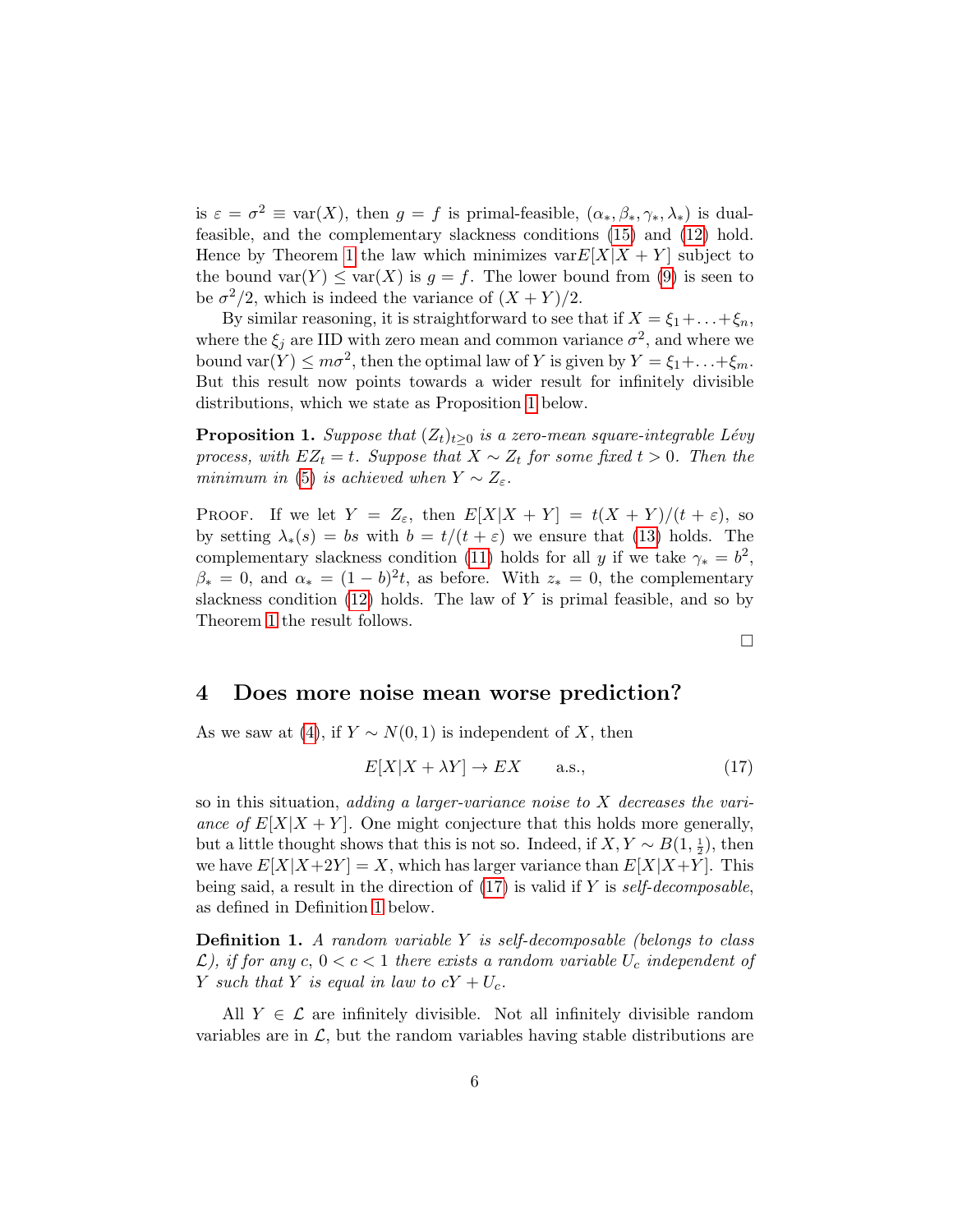in  $\mathcal{L}$ . See Chapter 5 of [\[5\]](#page-14-4) for properties of the class  $\mathcal{L}$ .

Before stating Theorem [2](#page-6-1) below, we pause to record a couple of simple facts:

1. For any random variables U, V, W with  $E|U| < \infty$  and  $(U, V)$  independent of W,

<span id="page-6-2"></span>
$$
E(U|V, W) = E(U|V). \tag{18}
$$

2. For any U, V, W with  $E(U^2) < \infty$ ,

<span id="page-6-3"></span>
$$
\text{var}E(U|V, W) \ge \text{var}E(U|V + W). \tag{19}
$$

From these, we conclude that if Z is independent of  $(X, Y)$  then

<span id="page-6-4"></span>
$$
\text{var}E(X|X+Y) \ge \text{var}E(X|X+Y+Z),\tag{20}
$$

where we have applied [\(18\)](#page-6-2) and [\(19\)](#page-6-3) with  $U = X, V = X + Y, W = Z$ .

<span id="page-6-1"></span>**Theorem 2.** Let X be a random variable with var $X < \infty$  and  $Y \in \mathcal{L}$ . Let  $V(\lambda) := \text{var}E(X|X + \lambda Y)$ . Then  $V(\lambda)$  is monotone decreasing on  $(0, \infty)$ and monotone increasing on  $(-\infty, 0)$ .

PROOF. Let  $0 < \lambda_1 < \lambda_2$  and set  $\lambda_1 = c\lambda_2$  with  $0 < c < 1$ . Suppose that X,  $Y, U_c$  are independent random variables with the self-decomposable property

$$
Y \sim cY + U_c.
$$

Then

$$
\begin{array}{rcl}\n\text{var}E[X|X+\lambda_2 Y] & = & \text{var}E[X|X+\lambda_2 cY+\lambda_2 U_c] \\
& = & \text{var}E[X|X+\lambda_1 Y+\lambda_2 U_c] \\
& \leq & \text{var}E[X|X+\lambda_1 Y],\n\end{array}
$$

where the last step follows by [\(20\)](#page-6-4). Monotonicity in  $(-\infty, 0)$  follows because  $-Y \in \mathcal{L}$ .

### <span id="page-6-0"></span>5 Examples.

Our first example is  $X \sim B(1, p)$ , which is simple enough to allow fairly complete analysis for small  $\varepsilon$ . Thereafter we take a few examples where X has a symmetric discrete distribution and present numerical solutions. Notice that if  $X$  is an integer-valued random variable, and  $Y$  is an independent random variable for which var $E[X|X+Y]$  is minimized, then if we use the integer part [Y] of Y instead, the variance of  $E[X|X+Y]$  will be the same. Thus if  $X$  is integer-valued, we need only search for minimizing  $Y$  among integer-valued Y .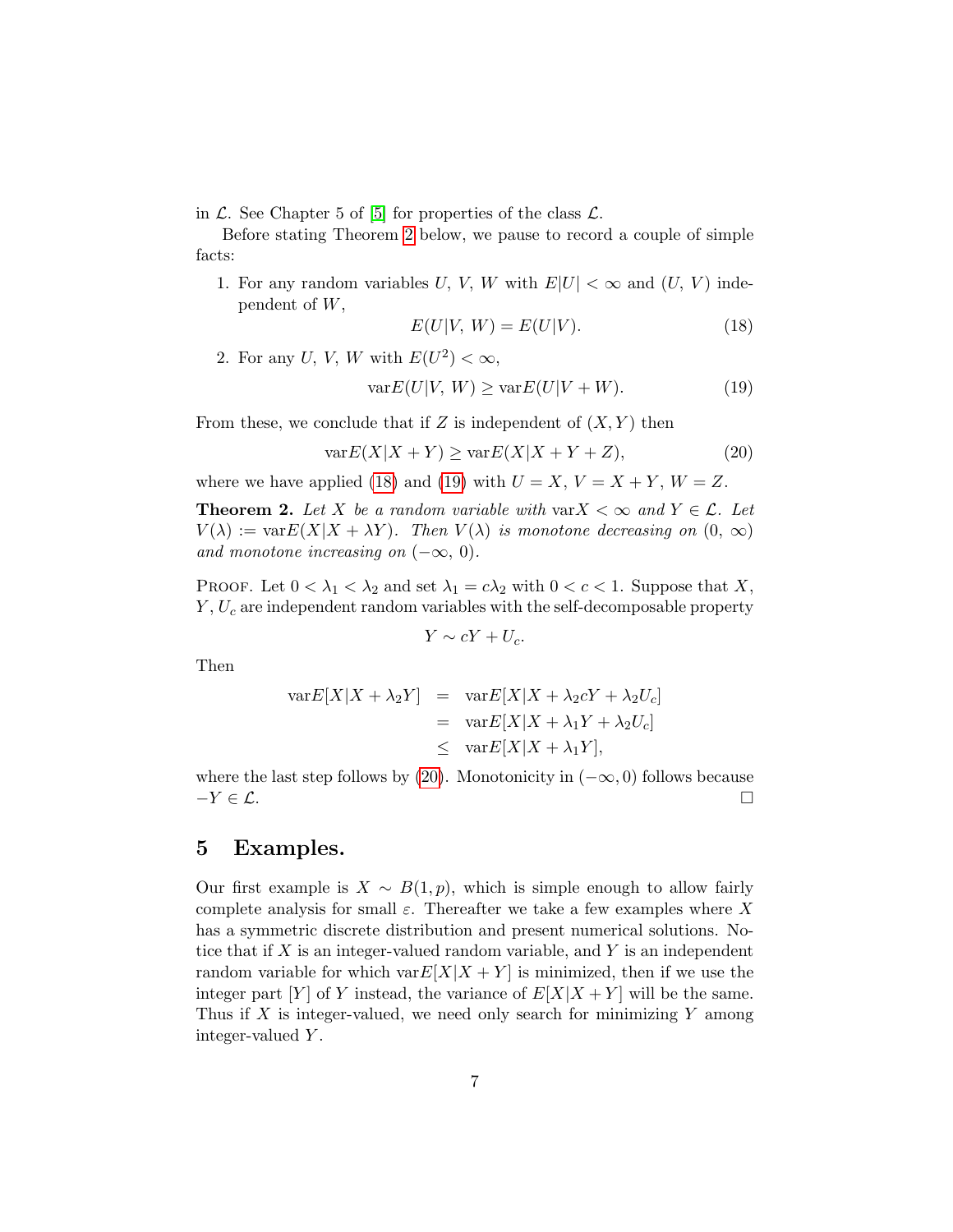#### 5.1 Binomial distribution.

Suppose that  $P(X = 1) = p = 1 - q = P(X = 0)$ , and that the variance of Y is bounded by  $\varepsilon > 0$  as before. We shall assume without loss of generality that  $p \geq q$ . If  $\varepsilon$  is small enough (see [\(24\)](#page-7-0)), we conjecture that the optimal Y will take only values 0 and 1,  $P[Y = 1] = p' = 1 - q'$ , and we will prove that this conjecture is true. As is easily checked,

$$
E[X|X+Y=0] = 0, \quad E[X|X+Y=1] = \frac{pq'}{pq' + qp'}, \quad E[X|X+Y=2] = 1.
$$

Hence

$$
E(E[X|X+Y]^2) = pp' + \frac{(pq')^2}{pq' + qp'}.
$$
\n(21)

Some routine calculus shows that this is minimized over  $p' \equiv 1 - q'$  when

<span id="page-7-1"></span>
$$
p' = p^* \equiv \frac{\sqrt{p}}{\sqrt{p} + \sqrt{q}},\tag{22}
$$

which is at least  $\frac{1}{2}$  by our assumption that  $p \geq q$ . Bearing in mind that the variance of Y is bounded by  $\varepsilon$ , it may be that the value  $p^*$  for  $p'$  obtained at [\(22\)](#page-7-1) is not achievable; if the variance of the  $B(1,p')$  random variable Y is bounded by  $\varepsilon$ , then

<span id="page-7-2"></span>
$$
P[Y=1] \ge \frac{1}{2} \{ 1 + \sqrt{1 - 4\varepsilon} \}. \tag{23}
$$

We see that this lower bound is greater than or equal to  $p^*$  if and only if

<span id="page-7-0"></span>
$$
\varepsilon \le \frac{1}{4}(1 - (2p^* - 1)^2) \equiv \varepsilon_*.\tag{24}
$$

If  $\varepsilon > \varepsilon_*$ , the optimal Y will put positive probability on more than two integer values. So we proceed on the assumption that  $\varepsilon \leq \varepsilon_*$ . With a view to applying Theorem [1,](#page-4-2) we see from [\(13\)](#page-4-5) that we must take  $\lambda_*$  satisfying

$$
\lambda_*(0) = 0, \quad \lambda_*(1) = \frac{pq'}{pq' + qp'}, \quad \lambda_*(2) = 1,
$$
\n(25)

and now we must check for suitable choices of  $\alpha_*, \beta_*, \gamma_*, \lambda$  that the dualfeasibility condition  $(10)$  holds for all integer y:

<span id="page-7-3"></span>
$$
q\lambda_*(y)^2 + p(1 - \lambda_*(1 + y))^2 \le Q(y) \equiv \alpha_* + \beta_* y + \gamma_* y^2, \tag{26}
$$

with equality when  $y = 0, 1$ . We have from [\(23\)](#page-7-2) that  $p' = \frac{1}{2}(1 + \theta)$ , where for brevity  $\theta \equiv \sqrt{1-4\varepsilon}$ . From the fact that [\(26\)](#page-7-3) must hold with equality at  $y = 0, 1$ , straightforward algebra yields

<span id="page-7-4"></span>
$$
Q(0) = qB, \t Q(1) = pB,
$$
\t(27)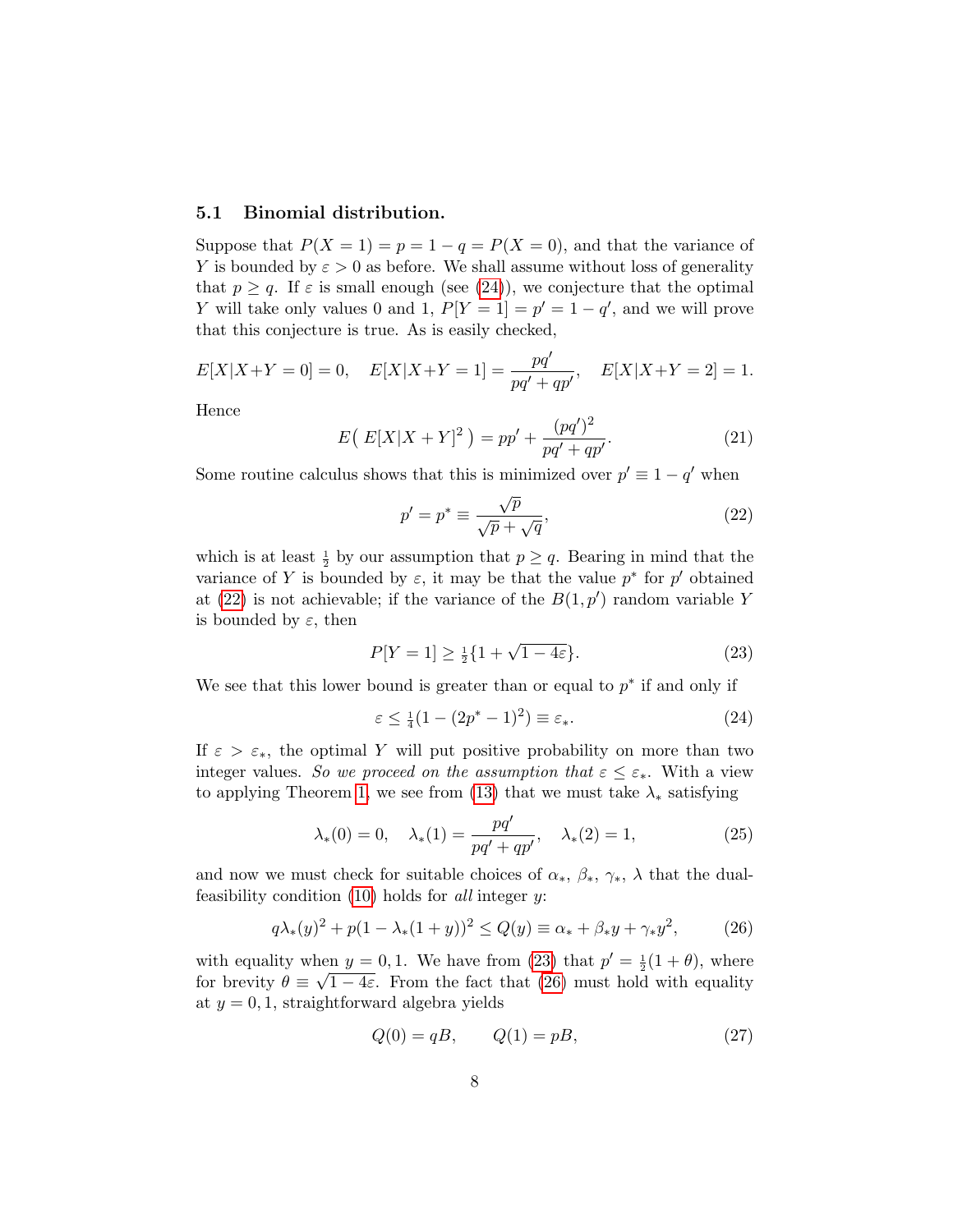where

$$
B \equiv \frac{pq(1+\theta)^2}{(q(1+\theta) + p(1-\theta))^2}.
$$
 (28)

The quadratic

$$
Q_*(x) = B(pq + (x - q)^2) + Ax(x - 1)
$$
\n(29)

fits the conditions [\(27\)](#page-7-4) for any  $A \geq 0$ . Moreover, if we define

$$
\lambda_*(y) = 0 \quad \forall y < 0, \qquad \lambda_*(y) = 1 \quad \forall y > 2,\tag{30}
$$

we see that by choosing  $A > 0$  large enough we can ensure [\(26\)](#page-7-3) for all  $y \in \mathbb{Z}$ with equality for  $y = 0, 1$ .

To illustrate the kind of solutions we arrive at, we show in Figures [1,](#page-8-0) [2](#page-9-0) and [3](#page-9-1) below the probability mass functions for  $X$  and the optimal  $Y$  in the case where  $X \sim B(1, 0.6)$  and Y has to satisfy a low variance bound  $\varepsilon = 0.5\varepsilon_*$ , the critical variance bound  $\varepsilon_*$ , and a higher variance bound  $2\varepsilon_*$ respectively. The probability mass function  $(PMF)$  of Y is shown shifted to the left for clarity - as we have already remarked, such a shift makes no difference to the objective. Notice how the objective decreases as the bound on the variance of Y becomes more relaxed, as it should do. Notice also that the PMF of  $Y$  in the final plot gives non-zero weight to more than two values, again as we should expect from the preceding analysis.



<span id="page-8-0"></span>Figure 1:  $X \sim B(1, 0.6)$  with low bound on var $(Y)$ .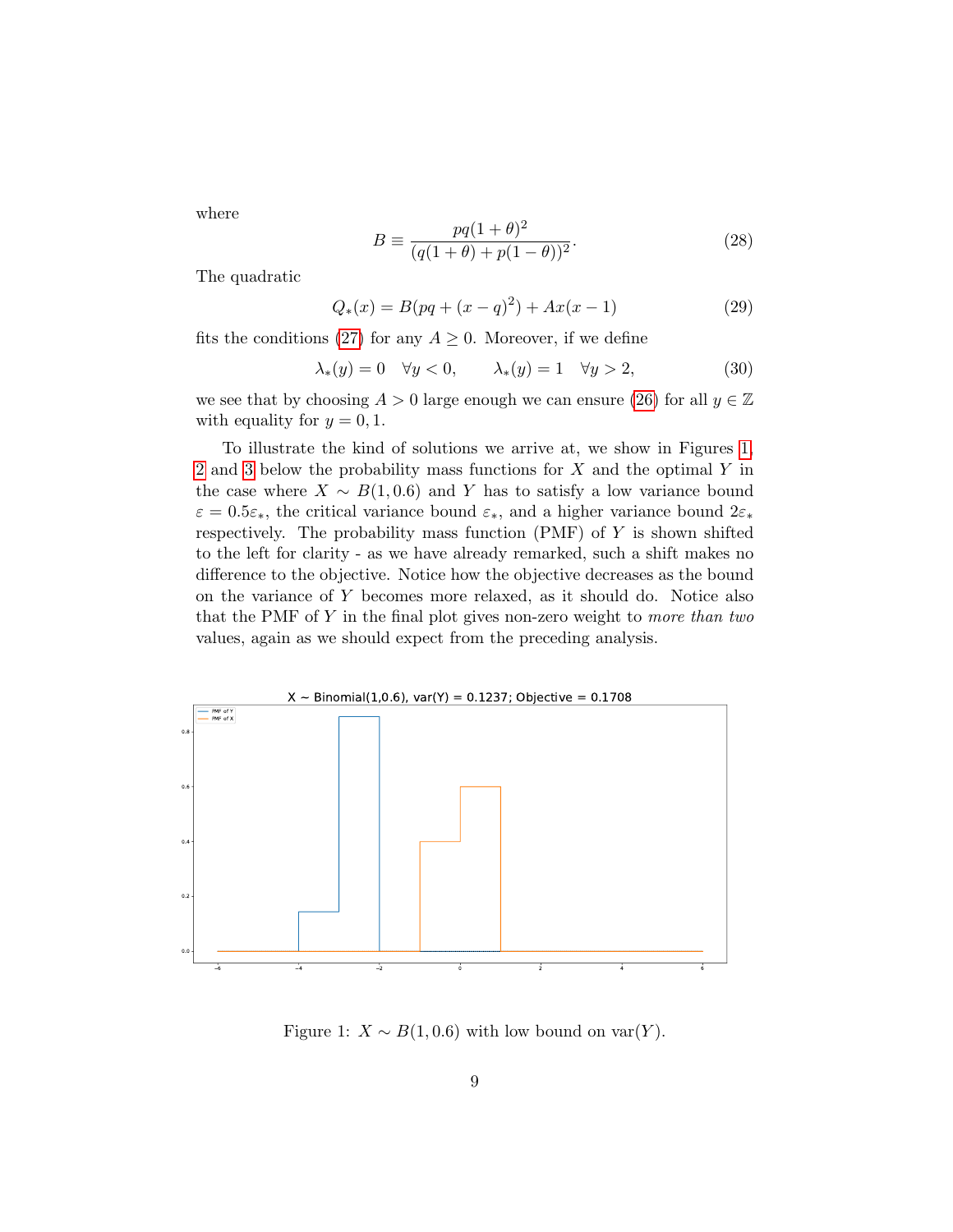

<span id="page-9-0"></span>Figure 2:  $X \sim B(1, 0.6)$  with critical bound on var $(Y)$ .



<span id="page-9-1"></span>Figure 3:  $X \sim B(1, 0.6)$  with high bound on var $(Y)$ .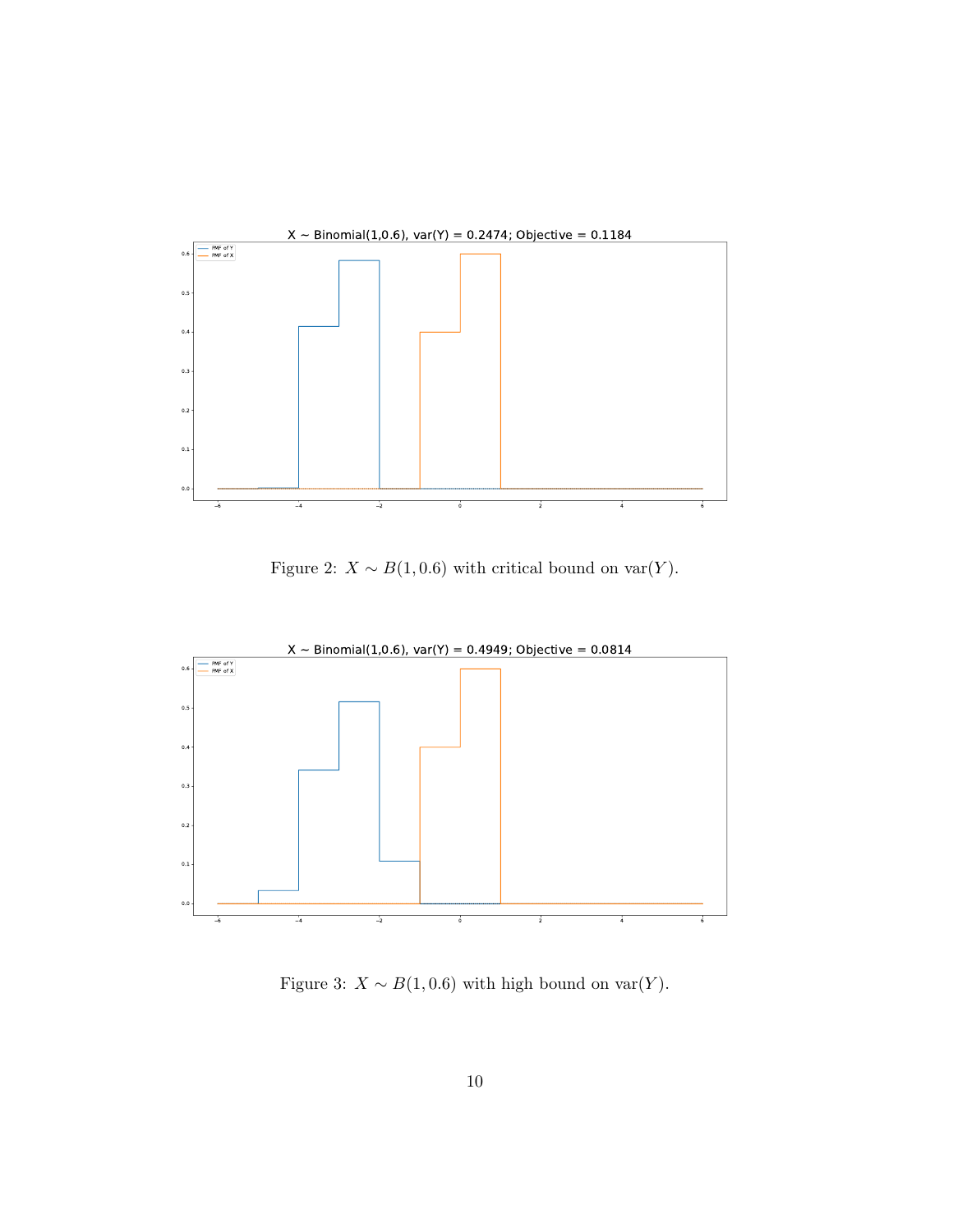### 5.2  $X$  is uniform.

Here we compute the optimal distribution for  $Y$  when  $X$  is uniform. We consider two cases: the first low-variance case has  $var(Y) = 2var(X)/\pi$  and the second high-variance case has  $var(Y) = \pi var(X)/2$ . The two corresponding figures, Figures [4](#page-10-0) and [5](#page-11-0) below, display the PMFs of  $X$  and  $Y$ , along with a diagnostic  $plot<sup>1</sup>$  $plot<sup>1</sup>$  $plot<sup>1</sup>$  in red and green markers of the computed function

$$
y \mapsto \int f(v) \lambda_*(y - v) \{ \lambda_*(y - v) + 2v \} dv,
$$

which according to  $(10)$  must be dominated by a quadratic<sup>[2](#page-10-2)</sup>, and equal to that quadratic wherever the PMF of  $Y$  is positive. From our discussion in Section [3,](#page-4-0) if we set  $\varepsilon = 2\text{var}(X)$  then the optimal choice would be to take  $Y$  to be the sum of two independent copies of  $X$ , which in this case would be the sum of two independent uniforms; the resulting PMF would be a symmetric piecewise-linear 'tent', and looking at Figure [5](#page-11-0) we something that looks approximately like that.



<span id="page-10-0"></span>Figure 4: X uniform, with  $var(Y) = 2var(X)/\pi$ .

<span id="page-10-1"></span> $1...$  scaled to fit the plot of the PMFs...

<span id="page-10-2"></span><sup>&</sup>lt;sup>2</sup>Recall that  $f$  is symmetric.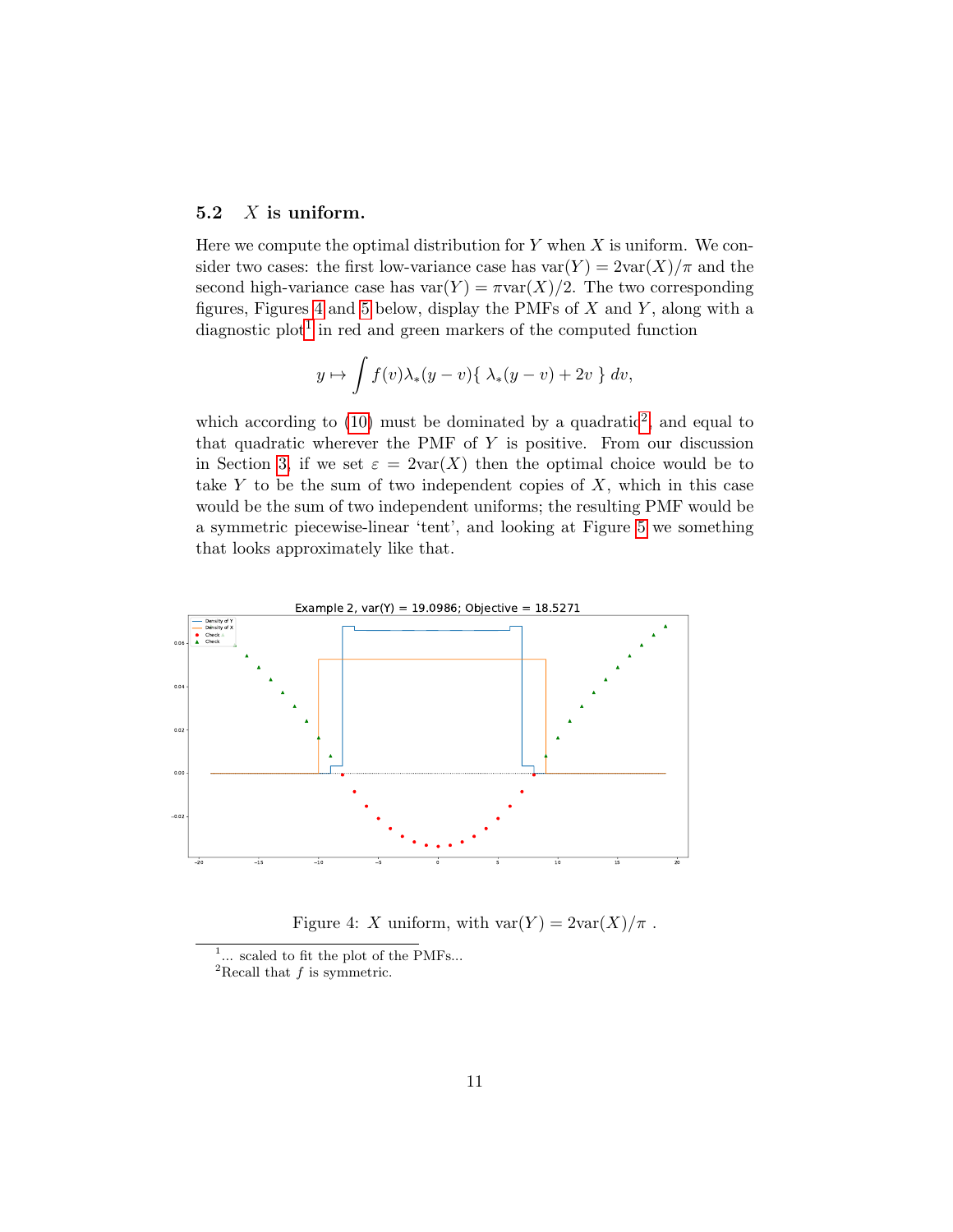

<span id="page-11-0"></span>Figure 5: X uniform, with  $var(Y) = \pi var(X)/2$ .

# <span id="page-11-1"></span>5.3  $X$  is the sum of two uniforms.

Again we compute the optimal Y for two values of  $\varepsilon$ . Notice how strange the solution is in both cases, particularly for the high variance case, where we see that the distribution of the optimal  $Y$  has a hole at the center!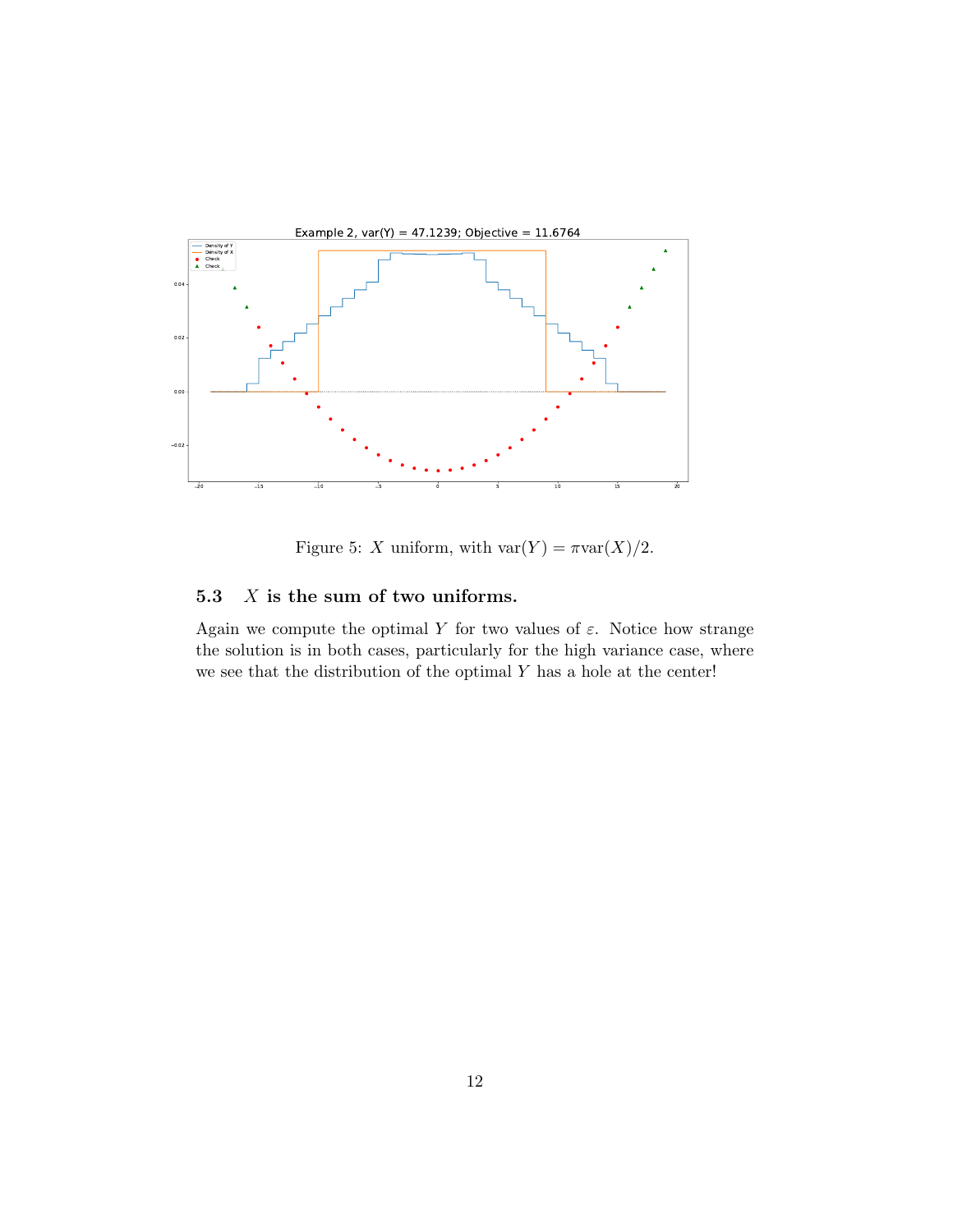

<span id="page-12-0"></span>Figure 6:  $X$  is the sum of two uniforms, with  $\text{var}(Y) = 2\text{var}(X)/\pi$  .



<span id="page-12-1"></span>Figure 7: X is the sum of two uniforms, with  $\text{var}(Y) = \pi \text{var}(X)/2$ .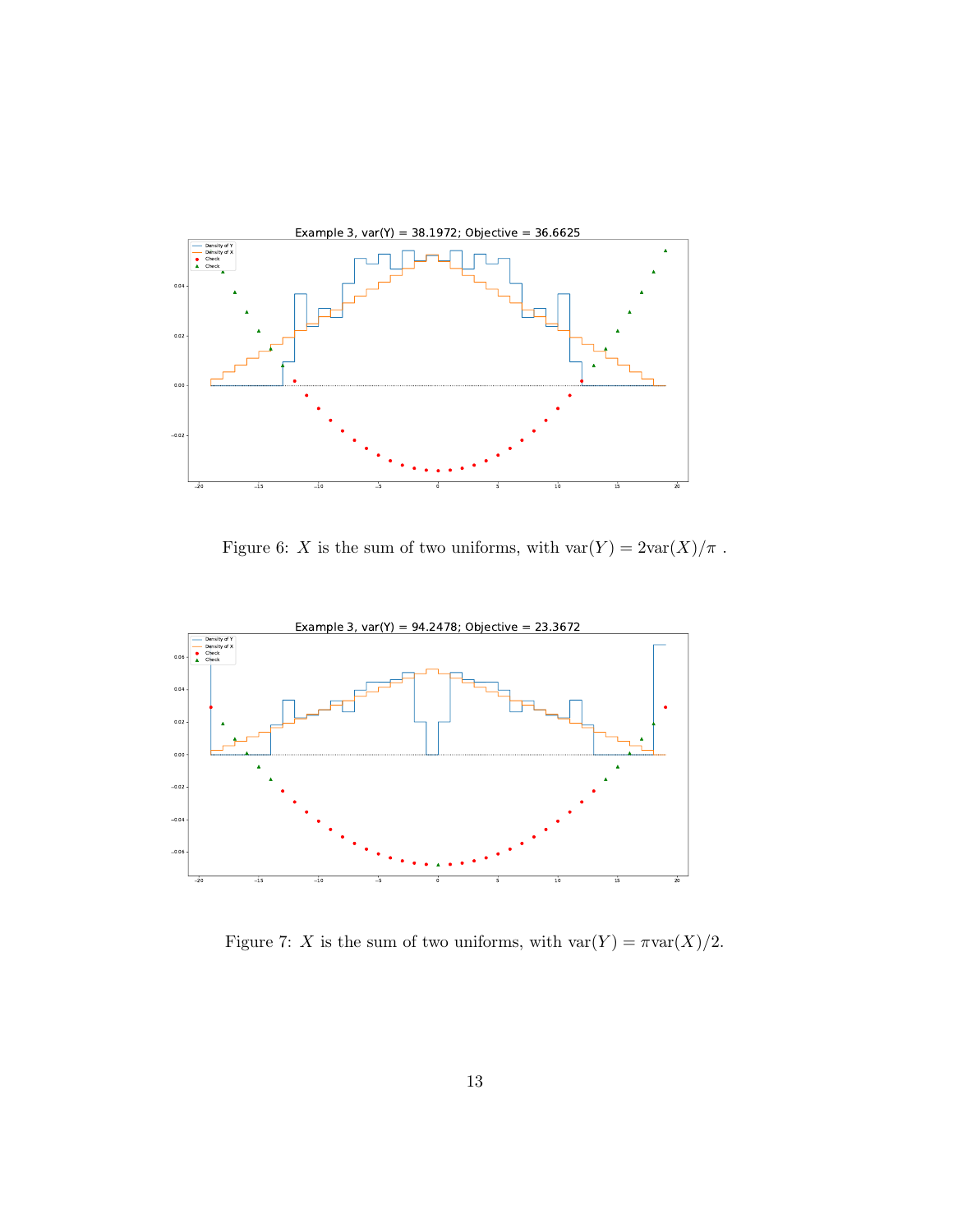### 5.4 The density of  $X$  is the square of that in section [5.3](#page-11-1)

This time we take the density of  $X$  from Section [5.3](#page-11-1) and square it (of course, renormalizing to sum to 1). Once again, the distribution of the optimal Y has a form which would be difficult to guess - the PMF is not monotone in  $\mathbb{Z}^+$ , for example.



Figure 8: The density of  $X$  is the square of the example in Figure [6,](#page-12-0) with  $var(Y) = 2var(X)/\pi$ .